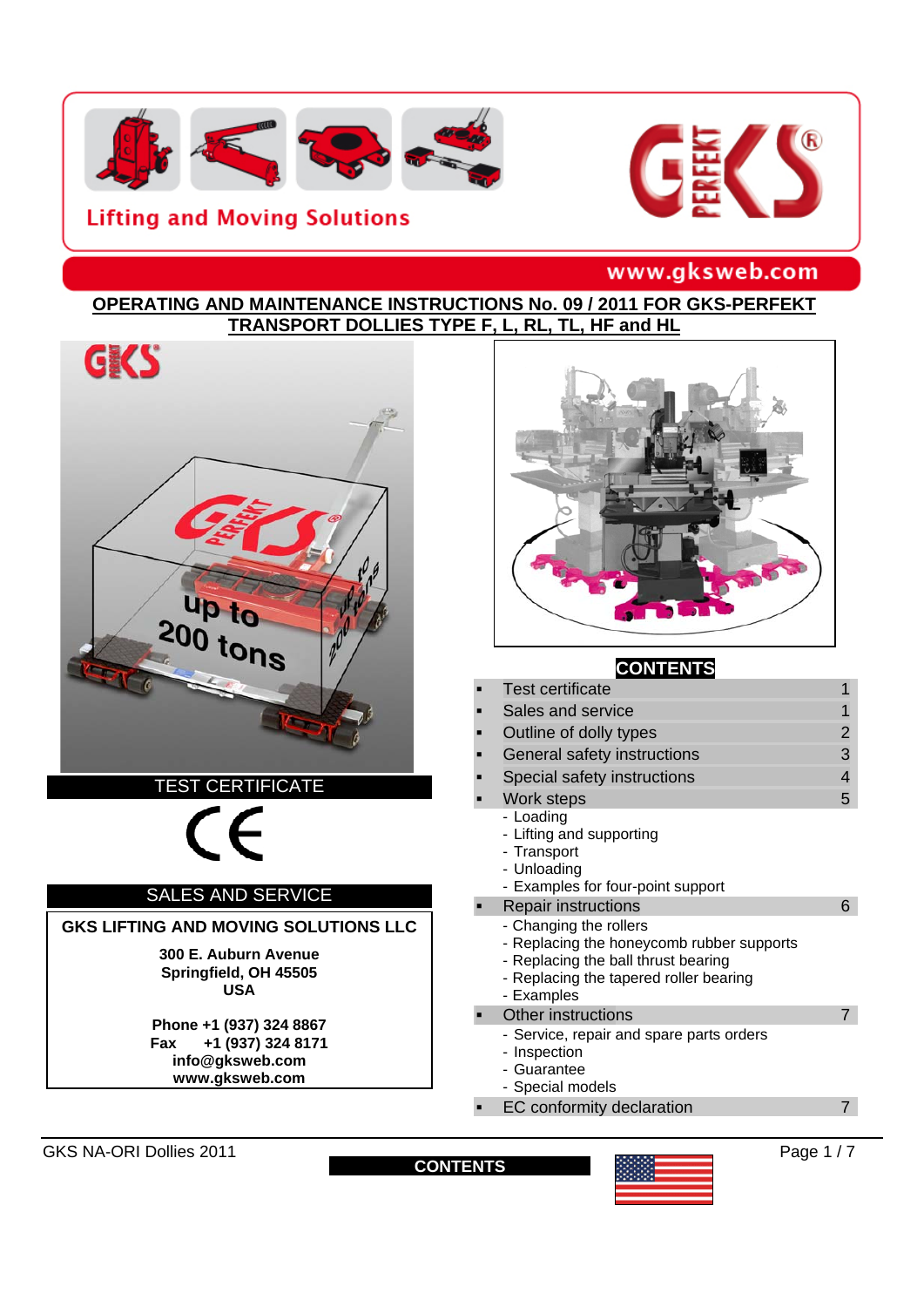



# www.gksweb.com

#### **OPERATING AND MAINTENANCE INSTRUCTIONS No. 09/ 2011 FOR GKS-PERFEKT TRANSPORT DOLLIES TYPE F, L, RL, TL, HF and HL**

| <b>OUTLINE OF DOLLY TYPES</b>                   |                        |                                                          |                 |                       |  |  |  |  |
|-------------------------------------------------|------------------------|----------------------------------------------------------|-----------------|-----------------------|--|--|--|--|
| Dolly type /                                    | Total no. of rollers / | Track gauge /                                            | Load            | Full load             |  |  |  |  |
| install. height in mm / inch                    | Ø in mm / inch         | distance in mm / inch                                    | cap. in t / lb. | capacity in t / lb.   |  |  |  |  |
| Transport dollies F and L                       |                        |                                                          |                 |                       |  |  |  |  |
| F3 / 110 / 4.3                                  | 4 / 85 / 3.3           | $300 / 11.8 - 1000 / 39.4$                               | 3/6,600         | 6/13,200              |  |  |  |  |
| L3 / 110 / 4.3                                  | 4 / 85 / 3.3           |                                                          | 3/6,600         |                       |  |  |  |  |
| F6 / 110 / 4.3                                  | 8 / 85 / 3.3           | 620 / 24.4 - 1300 / 51.2                                 | 6/13,200        | 12/26,400             |  |  |  |  |
| L6 / 110 / 4.3                                  | 8 / 85 / 3.3           |                                                          | 6/13,200        |                       |  |  |  |  |
| F9 / 110 / 4.3                                  | 12 / 85 / 3.3          | $600 / 23.6 - 1400 / 55.1$                               | 9/19,800        | 18 / 39,600           |  |  |  |  |
| L9 / 110 / 4.3                                  | 12 / 85 / 3.3          |                                                          | 9/19,800        |                       |  |  |  |  |
| F12 / 110 / 4.3                                 | 16 / 85 / 3.3          | 740 / 29.1 - 1500 / 59.1                                 | 12/26,400       | 24 / 52,800           |  |  |  |  |
| L12 / 110 / 4.3                                 | 16 / 85 / 3.3          |                                                          | 12/26,400       |                       |  |  |  |  |
| F18 / 110 / 4.3                                 | 16 / 85 / 3.3          | 740 / 29.1 - 1500 / 59.1                                 | 18 / 39,600     | 36 / 79,200           |  |  |  |  |
| L18 / 110 / 4.3                                 | 16 / 85 / 3.3          |                                                          | 18 / 39,600     |                       |  |  |  |  |
| F20 / 180 / 7.1                                 | 16 / 140 / 5.3         | $610 / 24.0 - 1600 / 63.0$                               | 20 / 44,000     | 40 / 88,000           |  |  |  |  |
| L20 / 180 / 7.1                                 | 16 / 140 / 5.3         |                                                          | 20 / 44,000     |                       |  |  |  |  |
| *F20 / 180 / 7.1                                | 8 / 140 / 5.3          | $610 / 24.0 - 1600 / 63.0$                               | 20 / 44,000     | 40 / 88,000           |  |  |  |  |
| *L20 / 180 / 7.1                                | 8 / 140 / 5.3          |                                                          | 20 / 44,000     |                       |  |  |  |  |
| F25 / 110 / 4.3                                 | 24 / 85 / 3.3          | 740 / 29.1 - 1500 / 59.1                                 | 25 / 55,000     | 50 / 110,000          |  |  |  |  |
| L25 / 110 / 4.3                                 | 24 / 85 / 3.3          |                                                          | 25 / 55,000     |                       |  |  |  |  |
| F30 / 180 / 7.1                                 | 12 / 140 / 5.3         | 830 / 32.7 - 1820 / 71.7                                 | 30/66,000       | 60 / 132,000          |  |  |  |  |
| L30 / 180 / 7.1                                 | 12 / 140 / 5.3         |                                                          | 30/66,000       |                       |  |  |  |  |
| F40 / 180 / 7.1                                 | 16 / 140 / 5.3         | 830 / 23.7 - 2020 / 79.5                                 | 40 / 88,000     | 80 / 176,000          |  |  |  |  |
| L40 / 180 / 7.1                                 | 16 / 140 / 5.3         |                                                          | 40 / 88,000     |                       |  |  |  |  |
| F60 / 180 / 7.1                                 | 24 / 140 / 5.3         | 1100 / 43.3 - 2730 / 107.5                               | 60 / 132,000    | 120 / 264,000         |  |  |  |  |
| L60 / 180 / 7.1                                 | 24 / 140 / 5.3         |                                                          | 60 / 132,000    |                       |  |  |  |  |
|                                                 |                        | <b>Combination with TANDEM dolly</b>                     |                 |                       |  |  |  |  |
| F40 / 240 / 9.4                                 | 16 / 200 / 7.9         | $1050 / 41.3 - 2360 / 92.9$                              | 40 88,000       | 80 / 176,000          |  |  |  |  |
| TL 40 / 240 / 9.4                               | 16 / 200 / 7.9         | 1600 / 63.0                                              | 40 / 88,000     |                       |  |  |  |  |
| F50 / 205 / 8.1                                 | 32 / 140 / 5.3         | 1300 / 51.2<br>2730 / 107.5                              | 50 / 110,000    | 100 / 220,000         |  |  |  |  |
| TL50 / 205 / 8.1                                | 32 / 200 / 7.9         | 1900 / 74.8 - 2200 / 86.6                                | 50 / 110,000    |                       |  |  |  |  |
| F100 / 430 / 6.9                                | 16 / 300 / 11.8        | 870 / 34.3 - 2300 / 90.6                                 | 100 / 220,000   | 200 / 440,000         |  |  |  |  |
| TL100 / 430 / 6.9                               | 16 / 300 / 11.8        | 2300 / 90.6                                              | 100 / 220,000   |                       |  |  |  |  |
| TANDEM dolly for loads with four-point supports |                        |                                                          |                 |                       |  |  |  |  |
| TL6 / 110 / 4.3                                 | 8 / 85 / 3.3           | $550 - 1150 / 45.3$                                      |                 | 6/13,200              |  |  |  |  |
| TL12 / 110 / 4.3                                | 16 / 85 / 3.3          | 660 - 1000 / 39.4                                        |                 | 12/26,400             |  |  |  |  |
| TL20 / 180 / 7.1                                | 16 / 140 / 5.3         | $1260 - 1600 / 63.0$                                     |                 | 20 / 44,000           |  |  |  |  |
|                                                 |                        | Transport dollies with hydraulic roller balancing system |                 |                       |  |  |  |  |
| HF15 / 180 / 7.1                                | 12 / 140 / 5.3         | 420 / 16.5 - 1500 / 59.1                                 | 15/33,000       | 30/66,000             |  |  |  |  |
| HL15 / 180 / 7.1                                | 12 / 140 / 5.3         |                                                          | 15/33,000       |                       |  |  |  |  |
| HF25 / 180 / 7.1                                | 16 / 140 / 5.3         | $800 / 31.5 - 2000 / 78.7$                               | 25/55,000       |                       |  |  |  |  |
| HL25 / 180 / 7.1                                | 16 / 140 / 5.3         |                                                          | 25/55,000       | 50 / 110,000          |  |  |  |  |
| <b>Rotating dollies</b>                         |                        |                                                          |                 |                       |  |  |  |  |
| RL2 / 110 / 4.3                                 | 3 / 85 / 3.3           |                                                          | 2/4,400         | 2/4,400               |  |  |  |  |
| RL3H / 170 / 6.7                                | 3 / 140 / 5.3          |                                                          | 3/6,600         | 3/6,600               |  |  |  |  |
| RL4 / W 110 / 4.3                               | 5/110/4.3              |                                                          | 4/8,800         | 4/8,800               |  |  |  |  |
| GKS NA-ORI Dollies 2011                         |                        |                                                          |                 | Page $2/\overline{7}$ |  |  |  |  |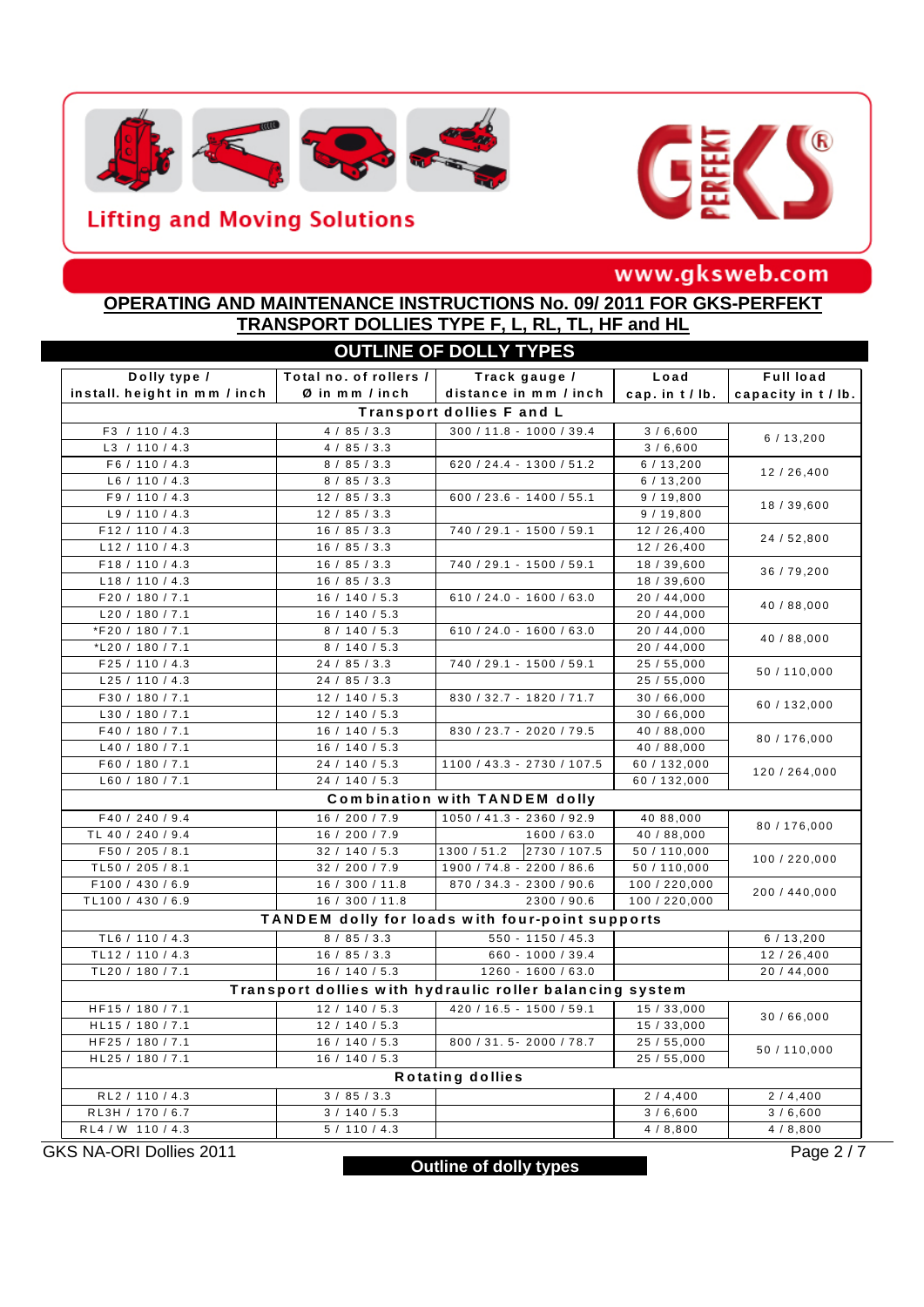



www.gksweb.com

#### **OPERATING AND MAINTENANCE INSTRUCTIONS No. 09 / 2011 FOR GKS-PERFEKT TRANSPORT DOLLIES TYPE F, L, RL, TL, HF and HL**

**KEEP OPERATING INSTRUCTIONS ALWAYS CLOSE WITH YOU!**

**Dear Customer,** 

**please read these instructions carefully before using your new transport dolly for the first** 

**time!**

## **GENERAL SAFETY INSTRUCTIONS**

Safety zone: this includes the load, the direct area around the load and an adequate additional



distance so that any tilting of the load does not result in personal injury or damage to property. The operating personnel must ensure that no unauthorized people are within the safety zone!

# **WARNING**

**Never place hands, arms, feet, head below the load!** 

# **Warning**

**Be careful of projecting parts or attached parts to avoid head injuries, for example!** 

# **Caution**

**Operating personnel must wear safety shoes with steel toe caps!** 

#### GKS NA-ORI Dollies 2011 **GENERAL SAFETY INSTRUCTIONS** Page 3 / 7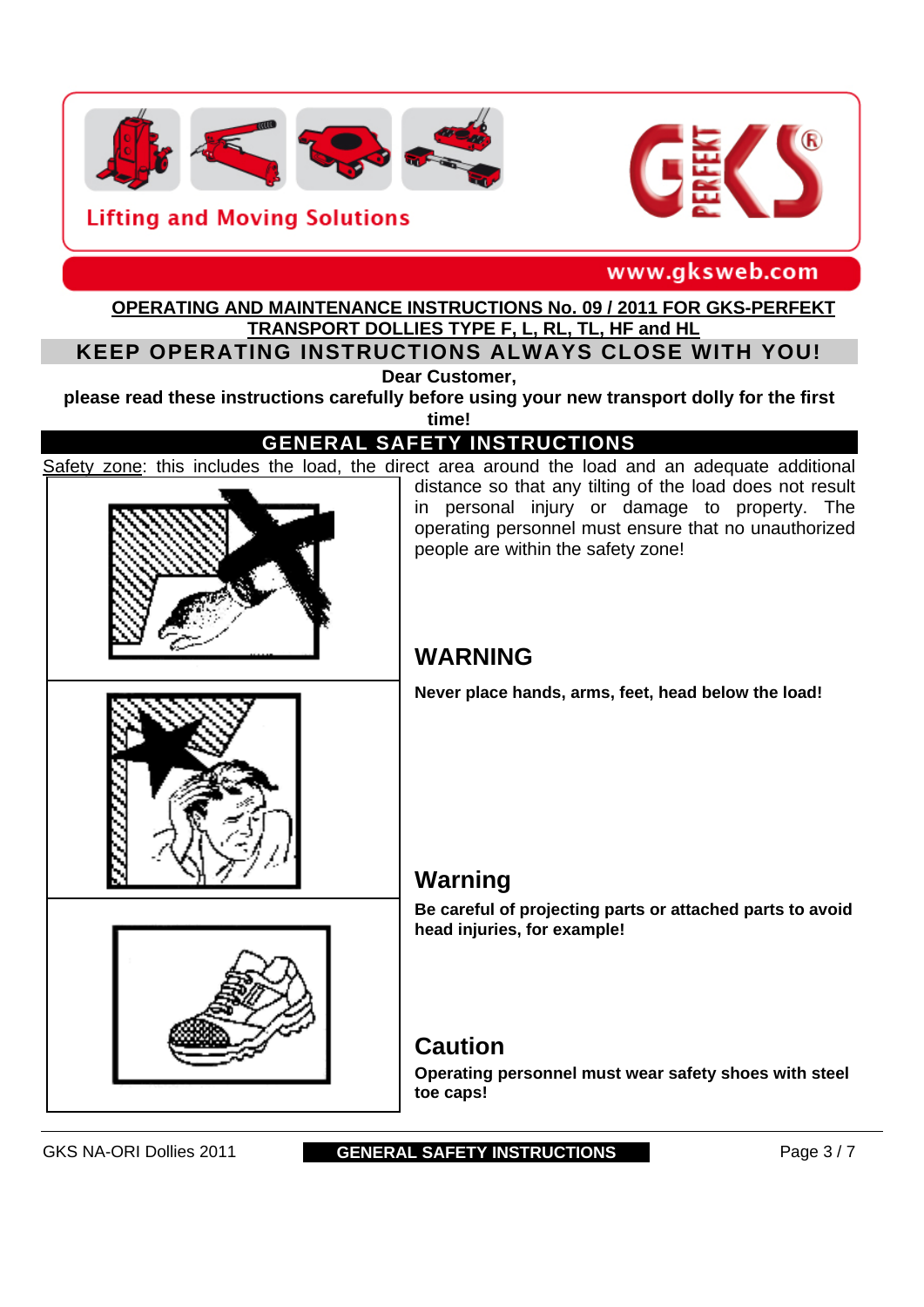



www.gksweb.com

# **OPERATING AND MAINTENANCE INSTRUCTIONS No. 09 / 2011 FOR GKS-PERFEKT TRANSPORT DOLLIES TYPE F, L, RL, TL, HF and HL**

**SPECIAL SAFETY INSTRUCTIONS Before using the GKS – Perfekt transport dollies, always check the weight of the load to be lifted and the condition of the ground. The relevant guidelines and accident prevention regulations must also be** 

#### **observed.**

- Always check the dolly for visible damage before use.
- Do not overload transport dollies and steering dollies. Even if the load is off-center, the permissible maximum load may not be exceeded.
- Only use the stationary (type F) and steering (type L) dollies on level ground.
- On uneven ground the dollies and the load must be fastened firmly together.
- The dollies do not have an integrated brake.
- When transporting heavy goods, the speed must not exceed 2 km/h (1.25 mph).
- When using suitable towing vehicles, avoid jerky starts and do not exceed the unbraked towing load.
- Do not use on upwards or downward slopes.
- Dollies must always be parallel to each other and to the load.
- Never use Type F dollies without a connection rod. If you use the device without a connection rod the rollers can be damaged!

#### **No guarantee or liability can be assumed for personal injury or damage to property resulting from one or more of the following causes:**

- Failure to observe the operating instructions.
- Unauthorized constructional alterations
- Failure to maintain parts which are subject to wear
- **Incorrect repairs**
- Use of the stationary and steering dollies for any use other than that for which they are intended.

**For machines with frame structures or feet which do not permit three-point support we recommend our tandem steering dollies with four-point support.** 

**For difficult surfaces we recommend our dollies with hydraulic roller balancing system to compensate for ground unevenness of approx. 20 mm (0.8 inches) thereby avoiding excess loads on individual rollers.** 

**For confined spaces we recommend our rotating dollies. Heavy loads can be rotated by 360° around their own axis.** 

**For any questions arising before or during operation, where you are unsure how to do it, contact us for further advice.**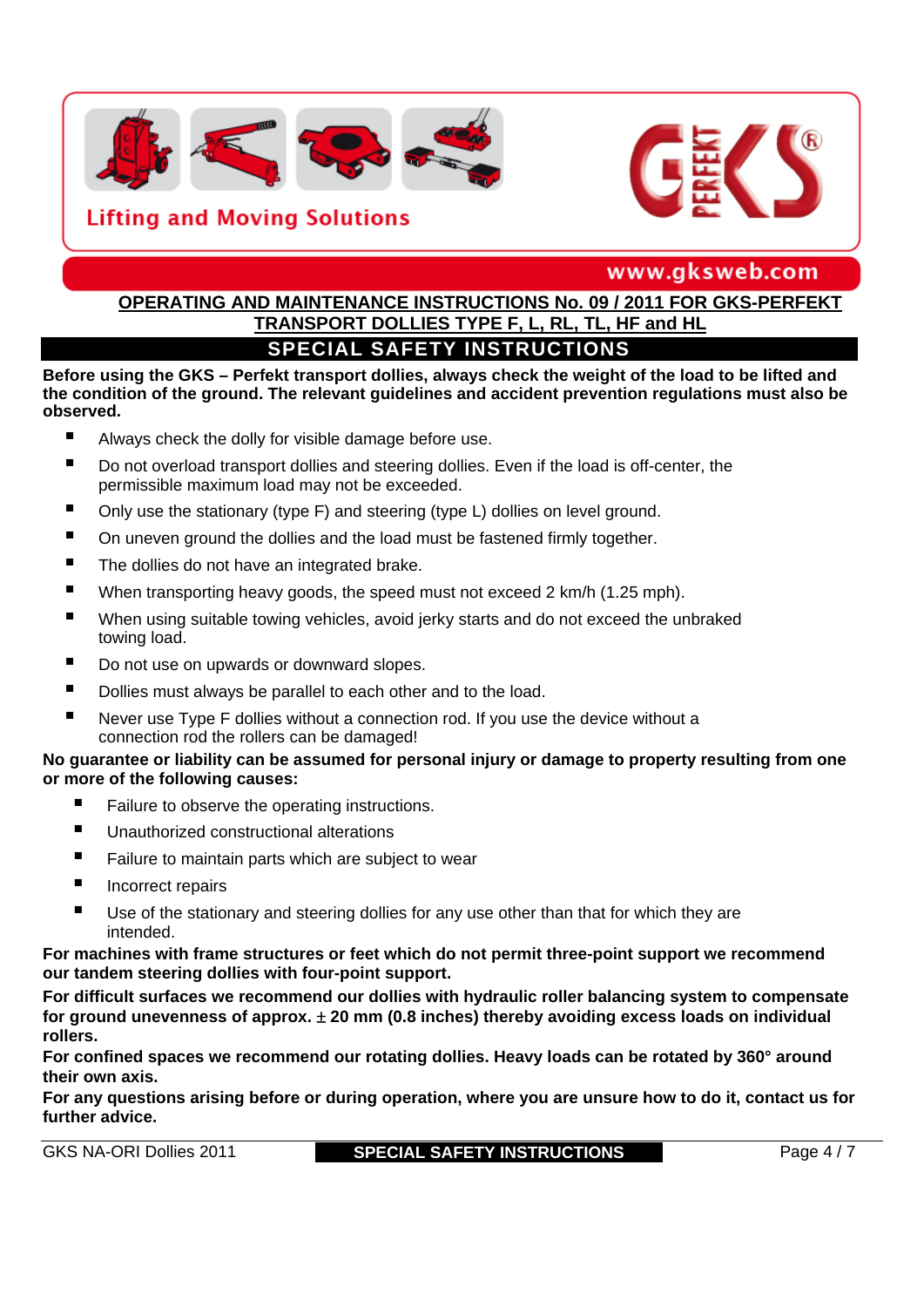



# www.gksweb.com

#### **TRANSPORT DOLLIES TYPE F, L, RL, TL, HF and HL OPERATING AND MAINTENANCE INSTRUCTIONS No.09 / 2011 FOR GKS-PERFEKT**



#### **WORK STEPS LOADING** (Fig. A)

- Check the weight of the load
- Select a suitable transport dolly
- Select a suitable lifting device

#### **We recommend our GKS-PERFEKT hydraulic lifters**

- Lift the load at the rear
- First set the dollies for the required distance
- Roll the transport dolly under the load

 **Keep clear of the suspended load!** The support plates of the dollies must always project beyond the edge of the load.

- Lower the load slowly and gently
- Secure the dolly from rolling away before the next lift operation
- Lift the load at the front
- Roll the steering dolly under the load

**A Keep clear of the suspended load!**<br>The rotation plate of the steering dolly must be centred under the load. The steering rod must be able to move freely.

**LIFTING AND SUPPORTING** 

See fig. B for lifting and supporting options

#### **TRANSPORT**

- Convey the load to the desired location, making sure to observe the safety instructions on page 3 and 4
- **Do not exceed the permissible rolling speed of 1.25 mph (2 km/h) !**

#### **UNLOADING**

- Secure dollies from rolling away
- Apply lifting device
- Remove the steering dolly first **Keep clear of the suspended load!**
- Remove the transport dolly

# **EXAMPLES OF FOUR-POINT SUPPORTS**

Example RL2 (fig. C) Example F12/TL12 (fig.D)

GGKSKS NA-ORI Dollies 2011 Page 5 / 7 GKS NA-ORI Dollies 2011

**WORK STEPS**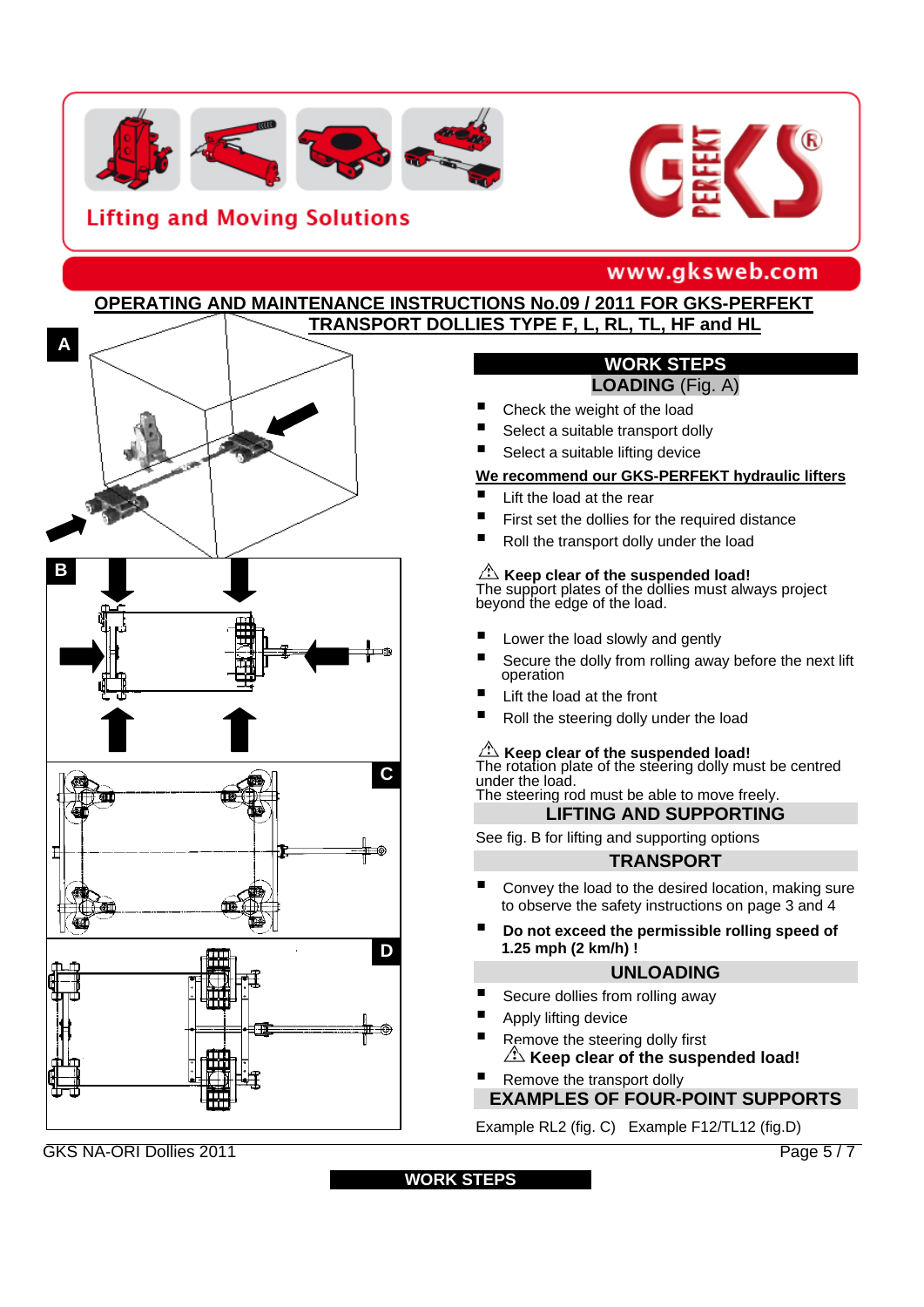



# www.gksweb.com

#### **OPERATING AND MAINTENANCE INSTRUCTIONS No. 09 / 2011 FOR GKS-PERFEKT TRANSPORT DOLLIES TYPE F, L, RL, TL, HF and HL REPAIR INSTRUCTIONS**



#### **Ex: Transport stationary dolly type F12**



GKS NA-ORI Dollies 2011 **REPAIR INSTRUCTIONS** Page 6 / 7

## **CHANGING THE ROLLERS**

Remove the retaining ring at the axle

- Remove the axle
- Change the rollers
- Fit the axle
- Fasten the retaining ring

#### **REPLACING THE RUBBER SUPPORTS**

- Remove the rubber support and any adhesive residues (the surface must be free of grease and rust)
- Remove the foil on the back of the new rubber support
- Apply contact adhesive to the support surface and the r10ubber support
- Allow to dry briefly and proceed as described in the instructions for the adhesive

#### **REPLACING THE BALL THRUST BEARING**

- Turn over the transport dolly so that it is resting on the rotation plate
- Remove the retaining ring from the rotation plate
- Lift the dolly
- Remove the ball thrust bearing
- Fit the new bearing
- (for dolly L3 insert the centring ring)
- Replace the dolly
- Fit the retaining ring (must engage correctly)

#### **REPLACING THE TAPERED ROLLER BEARING**

- Turn over the rotation dolly so that it is resting on the support plate
- Release the slotted nut using a hook spanner (DIN1810A size 45/50) and unscrew
- Remove the bearing seal ring
- Pull the rocker upwards and out (only possible if the bolt is not bent)
- Remove the complete tapered roller bearing
- **Insert the tapered rollers symmetrically into the rocker**
- Grease the bolt
- Replace the rocker
- Cover with bearing seal ring
- Tighten the slotted nut, then loosen by  $\frac{1}{2}$  a turn
- The rocker must not have any axial play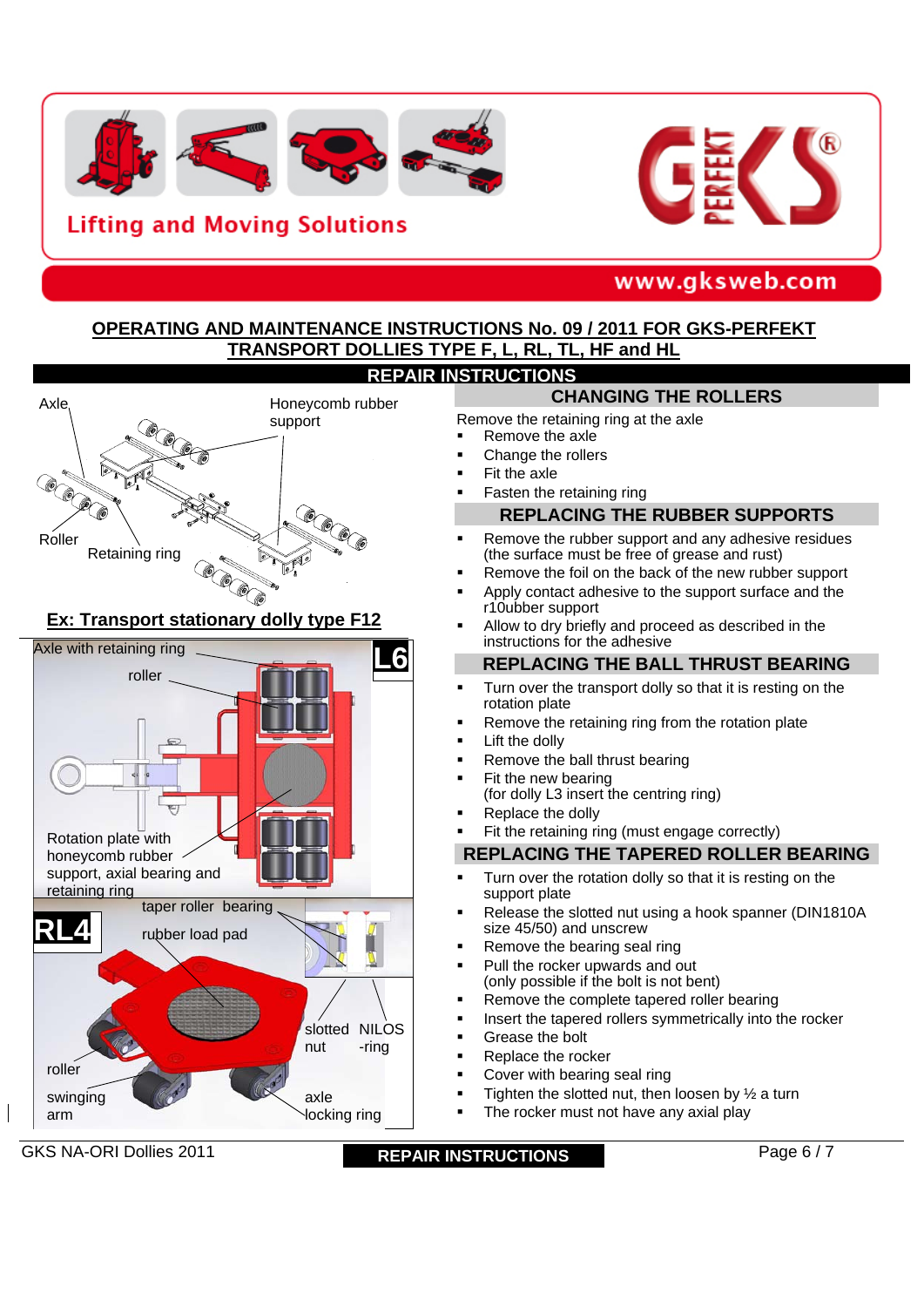



www.gksweb.com

#### **OTHER INSTRUCTIONS OPERATING AND MAINTENANCE INSTRUCTIONS No.09 / 2011 FOR GKS-PERFEKT TRANSPORT DOLLIES TYPE F, L, RL, TL, HF and HL**

#### **SERVICE, REPAIR AND ORDERING SPARE PARTS**

#### **Service / spare parts lists and ordering spare parts:**

For rapid information and spare parts orders please dial our

## **SERVICE NUMBER (EE.UU.): Fax: +1 (937) 324 8171**

#### **+1 (937) 324 8867**

# **Or contact your Distributor E-mail: service@gksweb.com**

#### **Repair**

Any maintenance and repair work necessary after years of use will be carried out rapidly and correctly by us following a cost quotation. Send the device to us.

#### **INSPECTION**

**Always** carry out a visual inspection **before** using the stationary and steering dollies.

- Check the welded seams
- Check for any bending of the dolly cartridge and the connection rod
- Check the roller for dirt and wear
- If the rollers are wearing unevenly, they must be replaced cartridge by cartridge

#### **GUARANTEE**

There is a 5 years guarantee on material and construction subject to correct use. Unauthorised intervention within this period shall cause the guarantee to lapse unless we have granted prior written permission. The guarantee does not apply to wearing parts

#### **SPECIAL MODELS**

Our design department will be happy to realise customised lifting and transport devices and offer solutions for the transport of all heavy goods. Feel free to contact us.

#### **EC CONFORMITY DECLARATION**

| We hereby declare that the GKS-PERFEKT transport dollies types:         |                            |  |  |  |  |  |  |
|-------------------------------------------------------------------------|----------------------------|--|--|--|--|--|--|
| F1, F2,5, F3, F6, F9, F10, F12, F18, F20, F25, F30, F40, F50, F60, F100 | <b>HF15, HF25</b>          |  |  |  |  |  |  |
| L1, L2.5, L3, L6, L9, L10, L12, L18, L20, L25, L30, L40, L60            | <b>HL15, HL25</b>          |  |  |  |  |  |  |
| TL6, TL12, TL20, TL40, TL50, TL100,                                     | <b>RL1, RL2, RL3H, RL4</b> |  |  |  |  |  |  |

from date of manufacture 3/1994 for the internal transport of machines and heavy loads correspond to the following regulations:

■ Guideline 2006/42/EC of the European Parliament and the Council dated 17<sup>nd</sup> May 2006, appendix II A

Applicable international technical standards, in particular

■ DIN EN ISO 12100 : Safety of machines

Applicable national technical standards and specifications, in particular

■ BGV D27

German technical Plant and Equipment Act

Georg Kramp

GKS PERFEKT lifting and moving equipment Max-Planck-Str. 32 D 70736 Fellbach/Germany Fellbach, 14.09.2011 Managing Director

 $\iff$ 

GKS NA-ORI Dollies 2011 **DESCRIPTIONS Page 7/7 EC CONFORMITY DECLARATION**